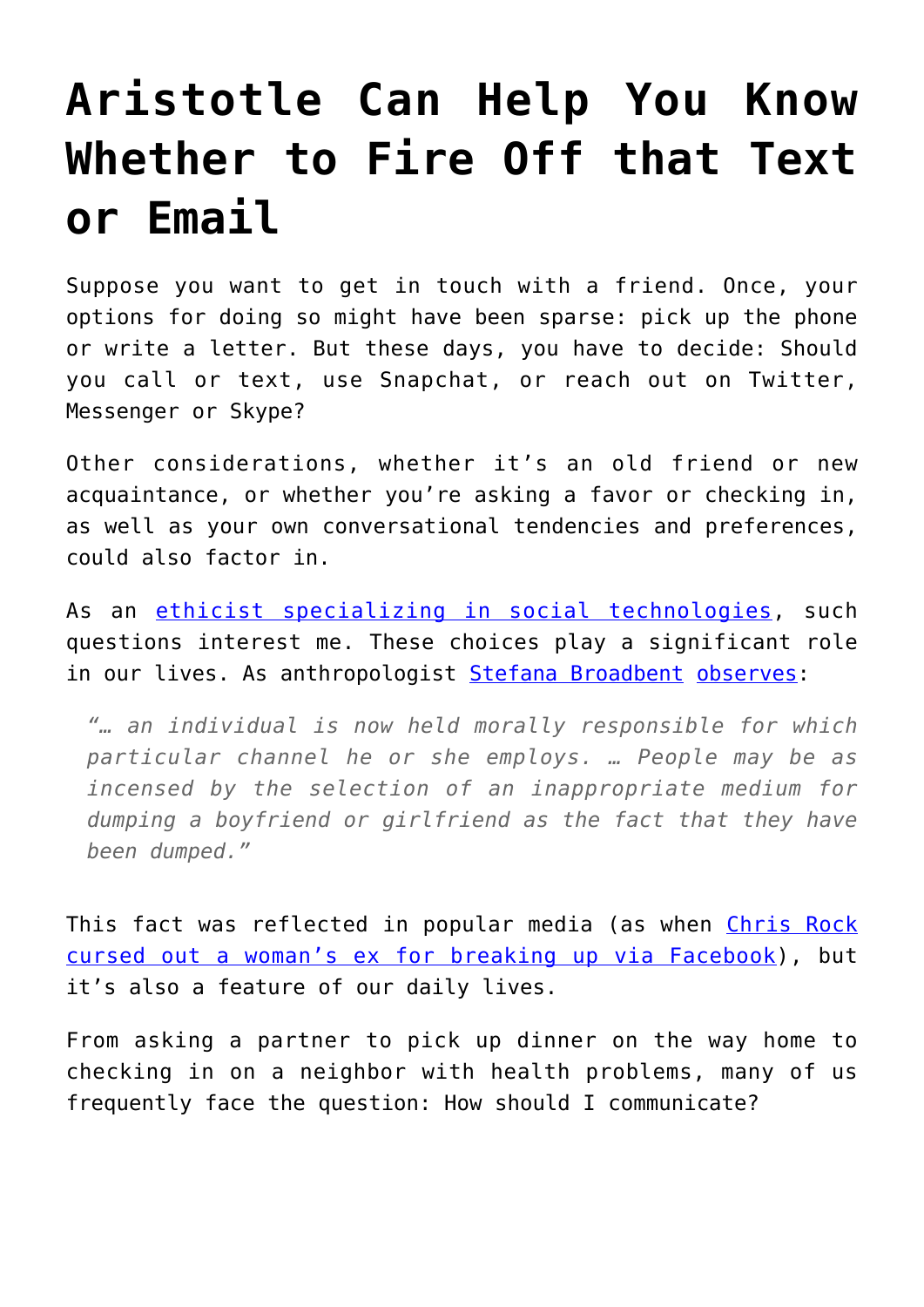## **Here's how to think about the question**

I use a theoretical framework known as [virtue ethics](https://plato.stanford.edu/entries/ethics-virtue/) to tackle such issues. Thinking about how communication channels both affect and express our character can help us make appropriate decisions in each circumstance.



Aristotle. Line engraving by P. Fidanza after Raphael Sanzio. *IWellcome Images, a website operated by Wellcome* [Trust, a global charitable foundation based in the United Kingdom.,](https://commons.wikimedia.org/wiki/File%3AAristotle._Line_engraving_by_P._Fidanza_after_Raphael_Sanzio_Wellcome_V0000205.jpg) [CC BY](http://creativecommons.org/licenses/by/4.0/)

The core idea behind virtue ethics is that most of us want to cultivate traits (or virtues) that will help us live well. These virtues can be cultivated through repeated practice, but they can also be destroyed in the same way.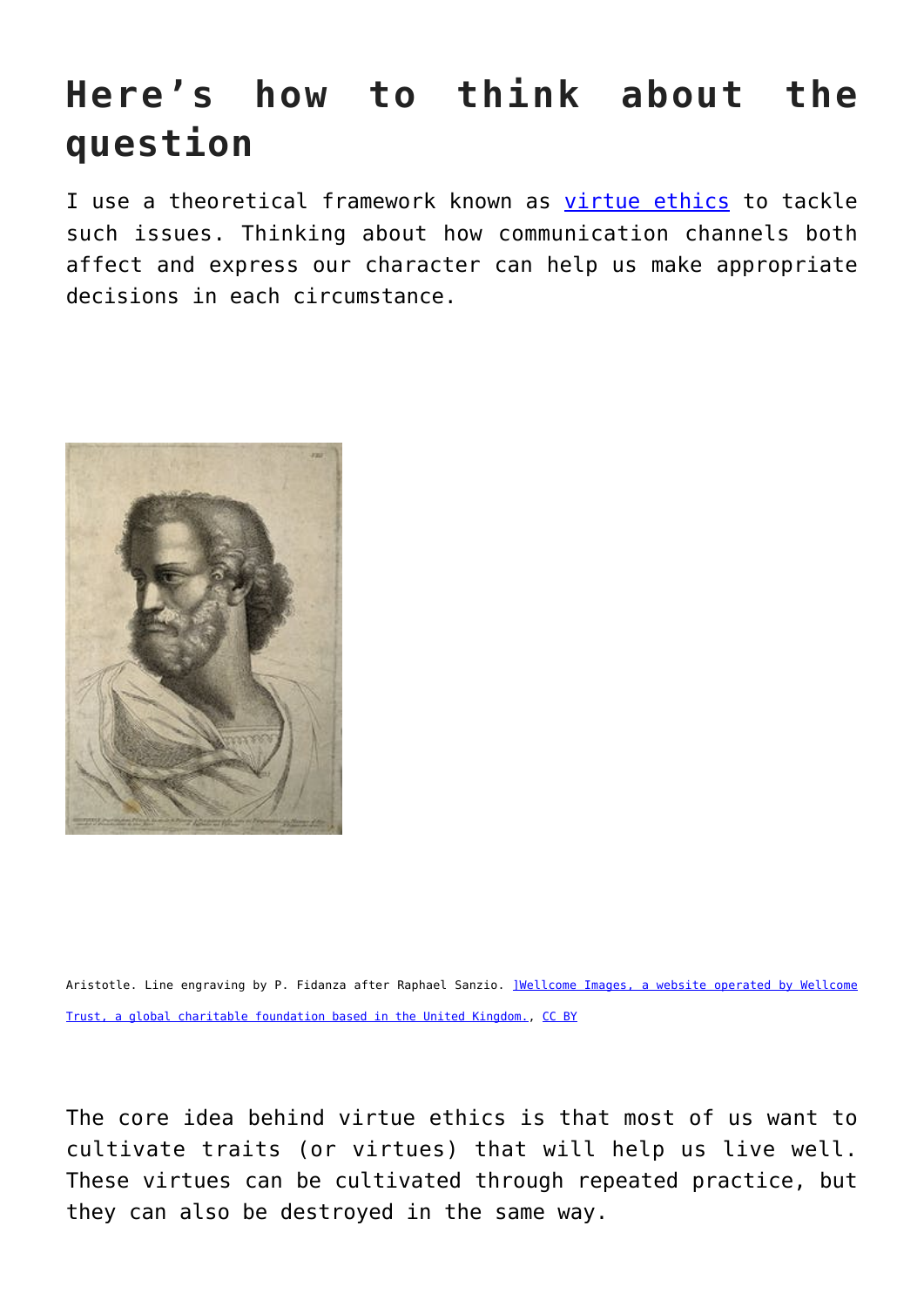[Aristotelian virtue ethics](http://www.iep.utm.edu/aris-eth/) emphasize that people should try to [aim at the right amount of a trait:](http://www.jstor.org/stable/27743819) Too much fear can make it hard to function, but too little will get them injured. What counts as the [right amount](https://books.google.com/books?id=jDl1u-RXoKgC&printsec=frontcover#v=onepage&q&f=false) can vary based on context  $-$  warfare and child care may call for very different sorts of reactions. Nevertheless, some general guidelines can help us think about what kind of people we want to be, and how to get there.

We want to be generous, not selfish or servile. We want to be brave, not cowardly or rash. We want to be thoughtful, neither too impulsive nor overanalytical. We want to be empathetic, not callous, but not self-sacrificing. We want to be engaged rather than disengaged, but also not enmeshed with our loved ones. In each case, we aim for the virtuous middle by practicing to develop traits we want for ourselves.

## **Reflect on the message and messenger**

Different communication channels can nudge us toward or away from different extremes. Communication channels like Snapchat and phone calls encourage spontaneity because, once delivered, the message disappears. Forms of communication that leave permanent records, like email [encourage deliberateness and](https://link.springer.com/article/10.1007/s10676-008-9160-z) [thoughtfulness](https://link.springer.com/article/10.1007/s10676-008-9160-z).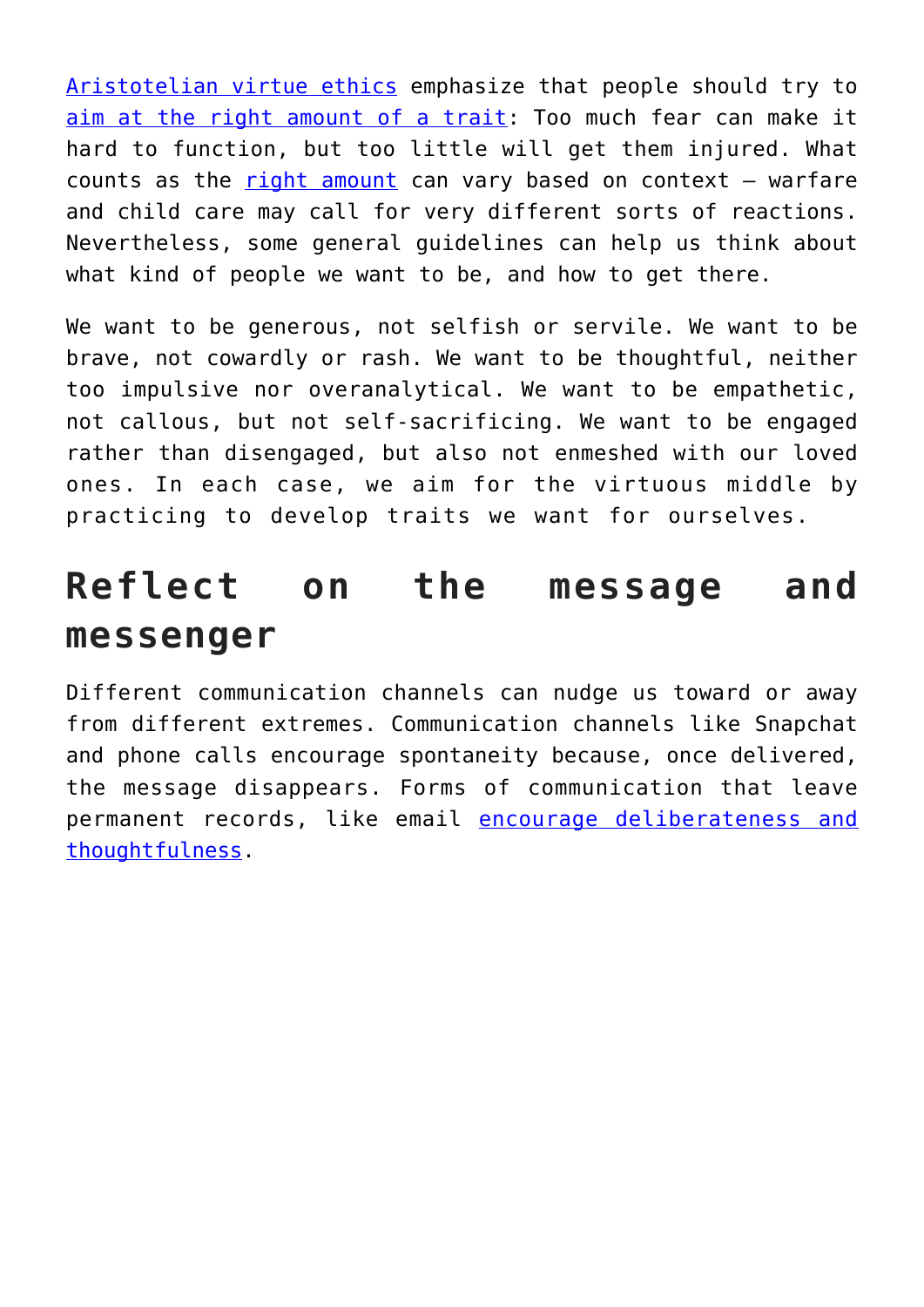

A phone call could encourage spontaneity. [uncoolbob,](https://www.flickr.com/photos/uncoolbob/14131910518/in/photolist-nwMJDC-UVof5Q-EP2jxS-Zdcfpm-7UxDEE-bnqxhq-7hY5TA-8wEJ4i-gtxdc-ii5Bgk-6H8CEY-nz3nx-8sa7qd-Kf9ed-azeJAP-7jK8gt-8TZg4D-nSgEhz-4c4tjp-2486soT-JA5do-e1m8Ku-G7t57-4S5XQG-nodtX2-87uLL3-cpJmZb-dr8LMJ-Sd2WMp-bk7FuR-8dgS9U-21VfRhY-azMs2n-Dp7QEd-5Nd2oA-3HDYJE-RWQnHn-dfJJ4-o4NKAt-8vQZBZ-qTHvvw-7LKHEM-7kGGu9-4SxNUq-YgHWBA-ekV3AJ-5qyMnn-WH9gFs-2AU932-356dHB) [CC BY-NC](http://creativecommons.org/licenses/by-nc/4.0/)

In general, public channels like Facebook posts tend to invite others to share the news and pay attention to us, while private messages can foster more individualized empathetic responses. Some formats, like email, allow one to compose a message at leisure, to revise and polish, encouraging many of us to slow down and reflect. Others, like phone and video chat that require real-time response, could help us be more spontaneous.

Use of images like memes, selfies and emojis can help us convey and engage emotionally, while textual communication can help emotions. Researcher [Sherry Turkle](http://www.mit.edu/%7Esturkle/) [interviewed a family](http://www.reclaimingconversationbook.com/) who argued via text message to help keep emotions from overwhelming their ability to give others a fair hearing, and express themselves clearly.

Several ethicists have raised concerns that [technology, by](https://link.springer.com/article/10.1007/s13347-014-0156-9) [making things easier, can lead to de-skilling.](https://link.springer.com/article/10.1007/s13347-014-0156-9) We could [lose](http://www.reclaimingconversationbook.com/)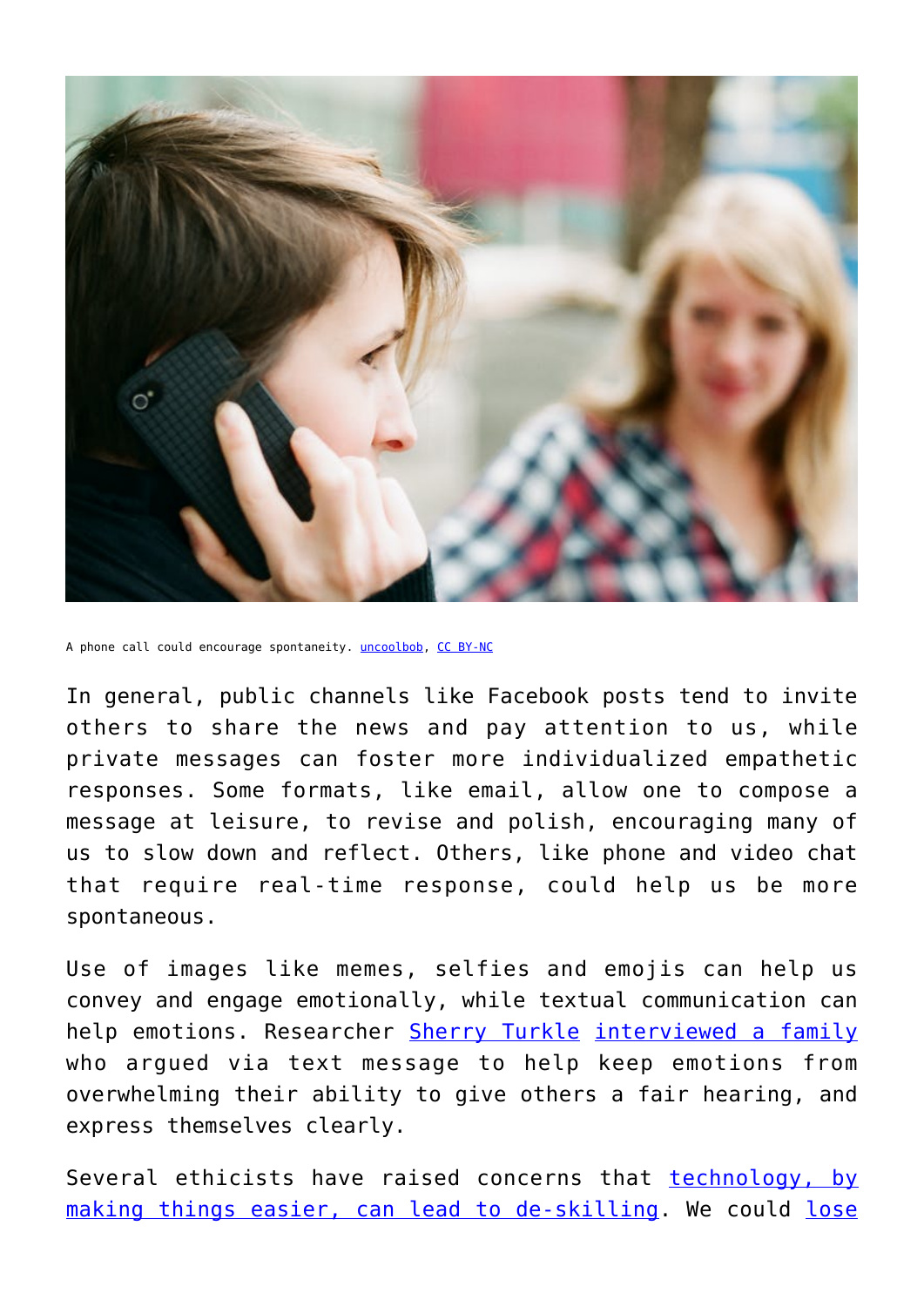[certain skills by failing to exercise them.](http://www.reclaimingconversationbook.com/) For example, I might lose the ability to listen patiently and empathetically if I always communicate by text, drifting in and out of the conversation as it interests or suits me. But I could also use communication technologies like training wheels: to practice the skills I want to exemplify in my life and repeatedly exercising them until they become second nature and are thus integrated into my character.

## **What helps us be better people**

So, our choice of communication channel, then, should be guided by thinking about how it can help bring together our aspirations about the person we want to be, keeping in mind our character as it currently is.

If I know I tend to lose my temper in emotional conversations, arguing via text or email may help me slow down, reflect and reconsider what the other person is saying. Conversely, if I know I tend to coldly distance myself from others, I might opt to correct that by making a point of calling or video chatting.

If I tend to give in to pressure too easily, I might switch to a format like email that lets me consider a request before getting back to someone – not just to get around this tendency, but to practice saying "no."

It's tempting to try to pin all the blame on a technology. It can also be appealing to think that it will automatically improve our lives. But many technologies have both good and bad effects on us, and wise use will help maximize the good effects and avoid the bad.

Researchers who looked at the impact of cellphones on interpersonal relationships, for example, found that cellphone use among close friends and family had real positive and negative results. [Cellphone use](http://journals.sagepub.com/doi/abs/10.1177/1461444811415047) was implicated in users'